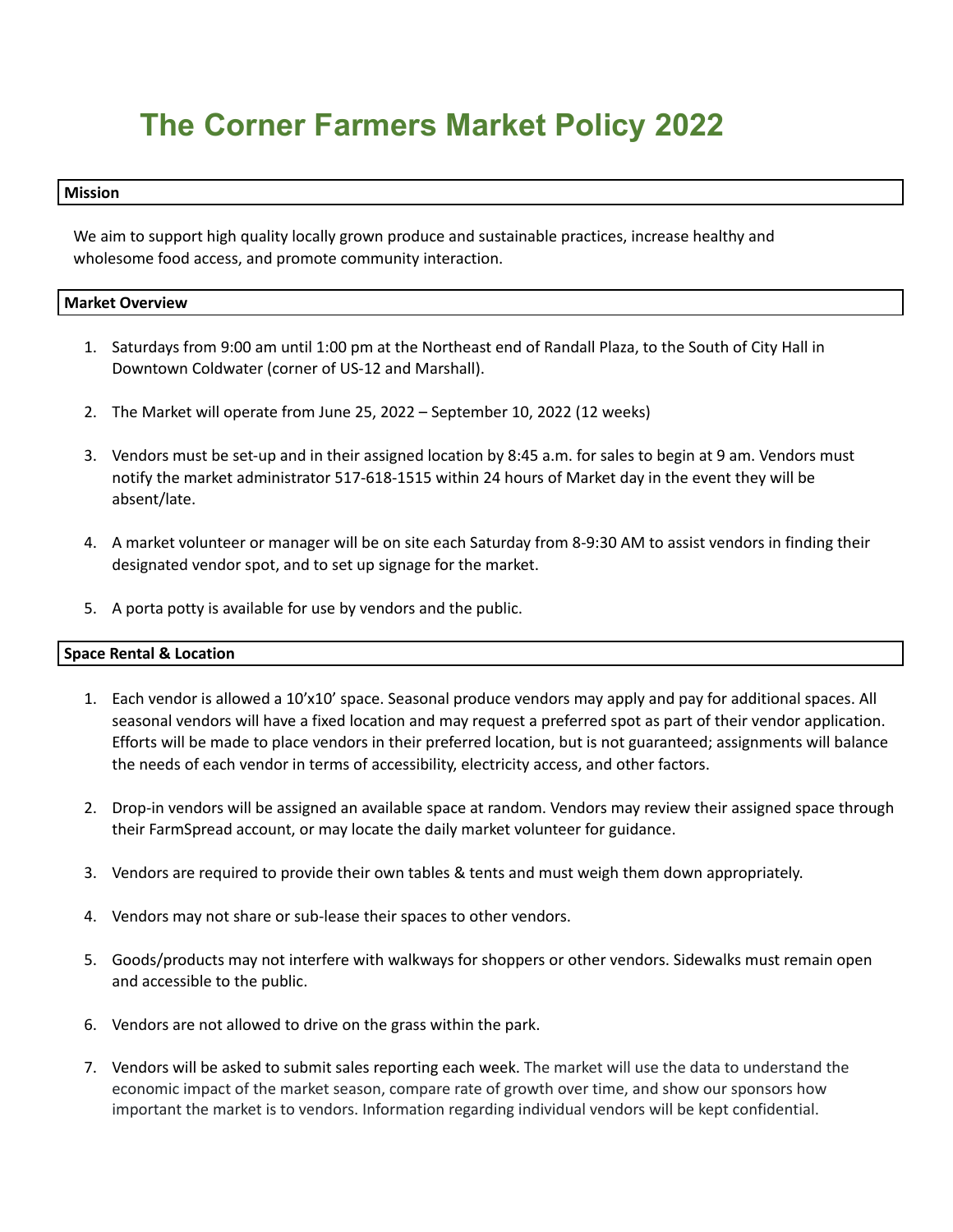#### **Definitions**

- 1. Seasonal Vendor– Has paid for the entire season in full (\$100) and plans to attend at least 10 market dates. Seasonal reserved vendors will be mentioned in promotional materials and may request a preferred booth location.
- 2. Drop-in Vendor Pays week-to-week (\$15/visit) and is assigned a vendor space based on availability.
- 3. Sponsor– A group, business, individual, or other entity that has donated money to support market operations: marketing, entertainment, guest food demos, bathroom service, management software, etc. Contact us to find out about sponsor privileges and levels of giving.

#### **Vendor Types & Product Categories**

- 1. Farmer/Grower– 75% of all produce must be grown by the vendor.
- 2. Farmer/Dealer– Grows less than 75% of produce they sell and buys from other growers for resale.
- 3. Baked Goods– Vendor makes/bakes products from scratch (licensed kitchen or under Cottage Food Law).
- 4. Food Truck/Hot Served Food/Prepared Served– Vendor sells ready to eat, prepared food. Food items may be served hot or cold, or at room temperature, as appropriate.
- 5. Artisan Producer (Material Goods/Craft/Flea)– Items are hand-made/crafted by local artisans using materials that are local, raw, recycled, and/or natural. This includes skincare products made from natural ingredients and other products.
- 6. Organization– Informational vendor providing materials to *educate* on food, health or nutrition. For ex: MSU Extension, KCC service-learning students, Master Gardeners, etc.
- 7. Product Categories: baked goods, beverages, confections, craft, dairy, eggs, flowers, fruit, herbs, honey, meat, plants, prepared served, nuts, skin products, vegetables.

#### **Products & Standards**

- 1. The Corner Farmers Market is primarily a food market in keeping with the mission. Vendors must list the products they want to sell on the vendor application and update the list in the event they wish to add or change their product offerings. All offerings must be approved by market staff to ensure compliance with market policies.
- 2. The committee has the right to accept/reject products. This is an effort to maintain a diversity of goods at the market and ensure that farmer/growers and farmer/dealers are given priority access to vendor spaces. Non-food items will be allowed at the discretion of the market manager and board of directors.
- 3. Products sold at the market should be regionally grown/made and must maintain a high level of quality as defined by freshness, ripeness, packaging and "appropriate" labeling (in compliance with Michigan Cottage Food Law, MDARD, or others, as appropriate).
- 4. All products and food sampling must conform to legal and licensing requirements of:
	- a. Michigan Department of Agriculture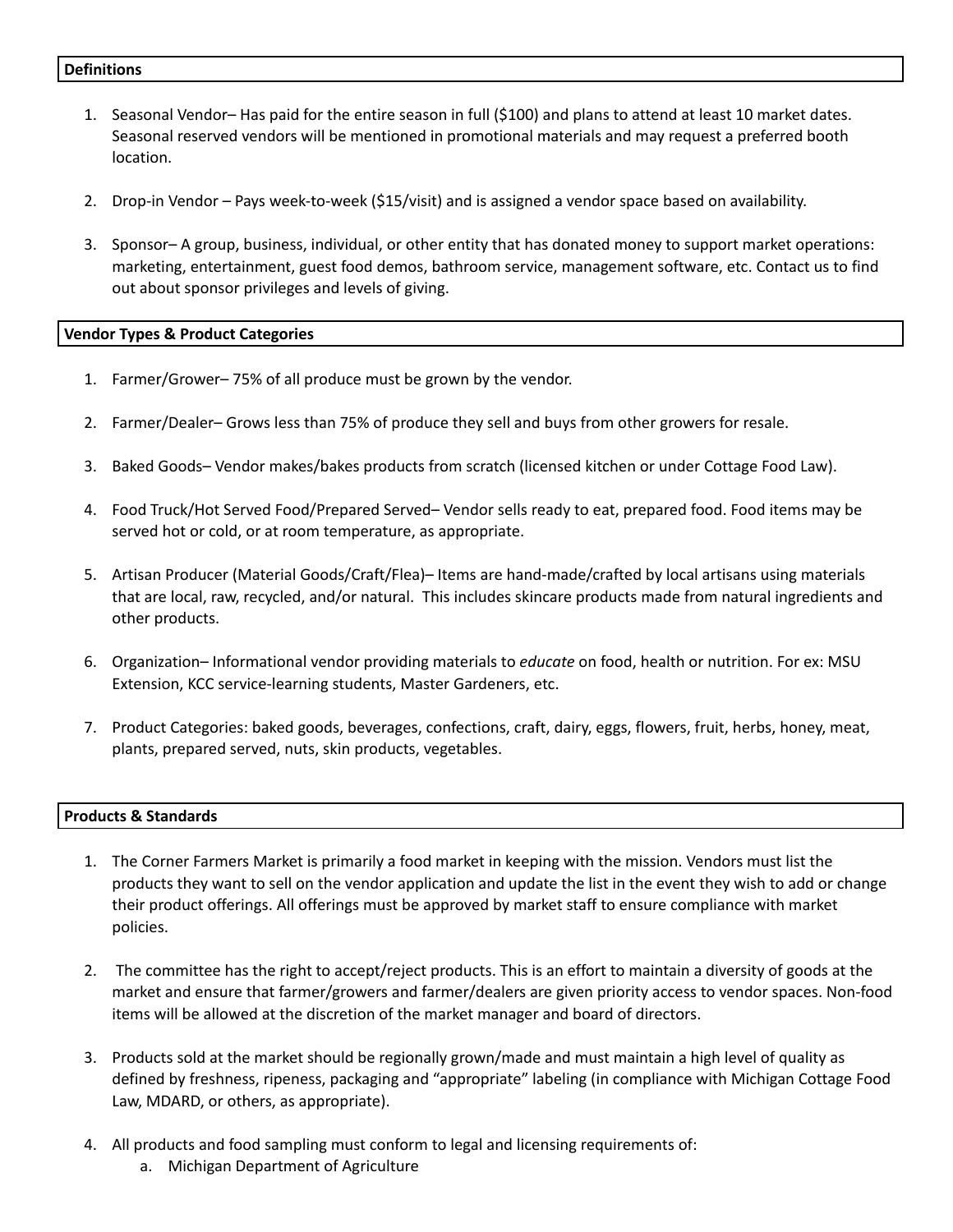- b. Branch County Health Department
- c. Michigan Cottage Food Law
- d. Federal laws (federally illegal substances are prohibited).
- 5. Presentation Requirements & Recommendations
	- a. Products should be displayed in a neat and orderly manner on tables and in containers where appropriate. Exceptions include pumpkins, container plants, etc.
	- b. Signs with the vendors' business name are highly recommended
	- c. All prices should be posted and clearly visible
	- d. Vendors not selling their own products must post who the grower or producer is (point of origin).
	- e. The term Organic may only be used (in written or verbal marketing) by growers who are Certified Organic in accordance with the USDA National Organic Program.
- 6. Attendance and Absences
	- a. Vendors must notify the market manager at least 24 hours prior to an absence.
	- b. When an absence occurs without prior notice, vendors will incur an additional \$15 fee that must be paid prior to attending a subsequent market date. This applies to both seasonal and drop-in vendors
	- c. If a vendor has multiple absences without proper notice, they may be denied access to the market for the remainder of the season.
	- d. Seasonal vendors who have multiple absences without proper notice may not be eligible for the seasonal vendor rate in subsequent market seasons.
	- e. Exceptions to the vendor attendance policy may be allowed in cases where a vendor has experienced significant circumstances beyond their control. Exceptions must be approved by the board of directors.
- 7. Vendor refunds
	- a. Drop-in vendors who have paid ahead of their selected market date and who do not attend the market date may be reimbursed if proper notice is given to the market manager at least 24 hours ahead of time (i.e. by 9:00 AM, the Friday preceding the market date).
	- b. Seasonal vendors who have paid in full for the season will not be eligible for refunds once the season has started.
	- c. Exceptions to the vendor refund policy may be granted in cases where a vendor has experienced significant circumstances outside of their control. Examples include vehicle accidents, family emergencies, illness, and others. Exceptions must be approved by the market manager and board of directors.
- 8. Pandemic Protocols:
	- a. The Market Committee may change market policies as needed, based on changing guidelines issued by the State of Michigan Department of Health and Human Services, Executive Orders issued by the Governor, or other enforcements.
	- b. Vendors are encouraged to follow best practices as issued and updated by the Michigan Farmers Market Association (MFMA).

# **Project FRESH**

- 1. All seasonal vendors of fresh, unprocessed produce and honey must participate in Project FRESH (WIC and Seniors programs) and adhere to its requirements:
	- a. Posting appropriate signage (provided for you)
	- b. Accepting vouchers for qualifying food items
	- c. Submitting vouchers to daily market manager for reimbursement
	- d. Filling out a short Project FRESH contract with the Corner Farmers Market, as required by the program.